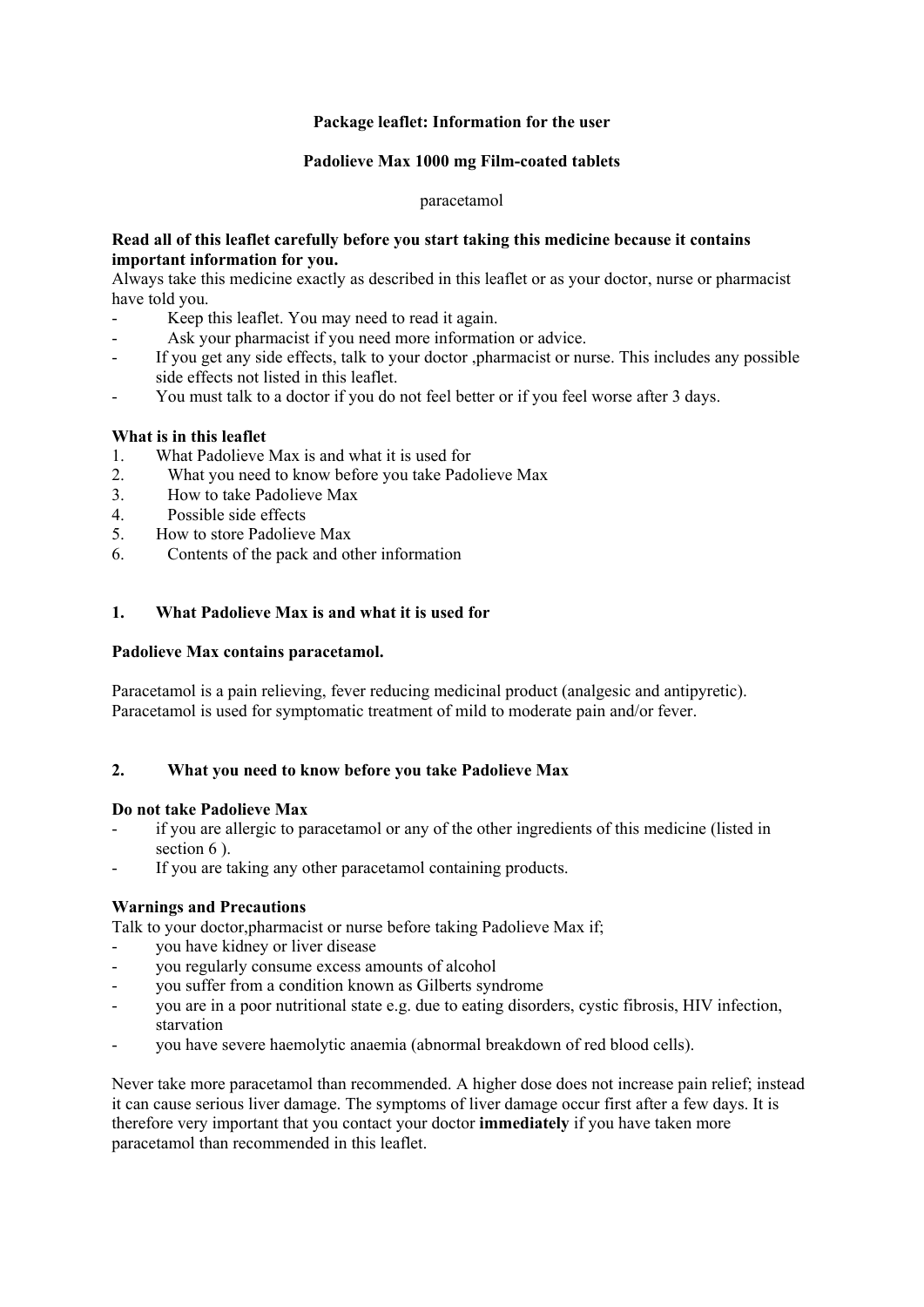Immediate medical advice should be sought in the event of overdose because of the risk of irreversible liver damage

To avoid overdose, make sure that other medicines that you are taking concurrently do not contain paracetamol.

The lowest effective dose should be used for the shortest duration necessary.

Caution is advised in the administration of paracetamol to patients with poor kidney or liver function.

You should not use paracetamol frequently for a long period of time, as prolonged use may cause liver problems. Discuss with your doctor or pharmacist if you intend taking paracetamol for a longer period of time.

Do not use paracetamol unless prescribed by a doctor if you have an addiction to alcohol or liver damage.Do not use paracetamol together with alcohol. Paracetamol does not increase the effect of alcohol.

The hazards of overdose are greater in those with non-cirrhotic alcoholic liver disease. Caution should be exercised in cases of chronic alcoholism. The daily dose should not exceed 2 g in such cases.

Paracetamol should be used with caution if you are dedydrated (your body does not have as much water or fluids as it should) or very malnourished (your body does not have the correct amount of nutrients it needs to maintain healthy tissues and organ function).

In long-term, high dose, incorrect use of painkillers, particularly a combination of several analgesic substances, can lead to permanent kidney damage with the risk of kidney failure (analgesic nephropathy).

Sudden stopping use of paracetamol following long term use may lead to headaches, fatigue, muscle pain, nervousness, dizziness or fainting. These symptoms resolve within a few days. Until this time, avoid further use of painkillers and do not restart them without medical advice.

You should not take Padolieve Max for long periods or at high doses without talking to your doctor or dentist.

## **Children and adolescents**

Padolieve Max is not recommended for use in children under 12 years of age as the dosage strength is not suitable for this age group. However, there are appropriate dosage strengths and/or formulations available for this age.

## **Other medicines and Padolieve Max**

Tell your doctor or pharmacist if you are taking, have recently taken or might take any other medicines. This is especially important in case of:

- chloramphenicol (to treat infections)
- zidovudine (to treat AIDs)
- rifampicin (to treat infections)
- cimetidine (to treat hearburn)
- metoclopramide or domperidone (used to treat nausea or vomiting)
- colestyramine (used to lower blood cholesterol)
- anticoagulants (drugs to thin the blood e.g. warfarin), in case you need to take a pain relieving product on a daily basis over a long period
- probenecid (used to treat gout)
- Substances that induce liver enzymes e.g. barbiturates, isoniazid, rifampicin, carbamazepine, primidone, St. John's Wort
- Lamotrigine or phenytoin (used to treat epilepsy)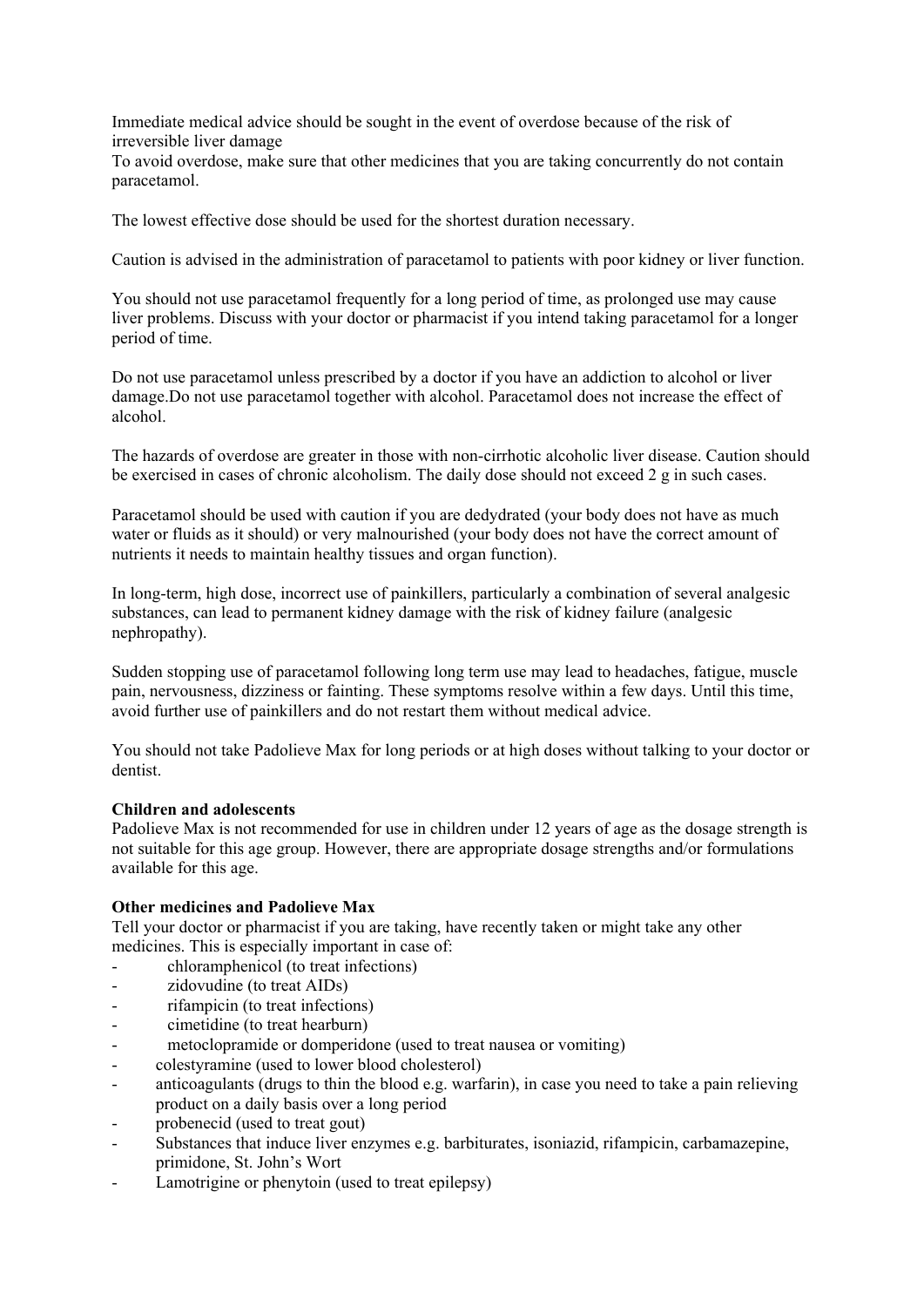## **Do not take with any other paracetamol-containing products.**

### **Padolieve Max with food and drink**

Padolieve Max can be taken with or without food. Swallow the tablets with a glass of water.

#### **Pregnancy and breast-feeding**

If you are pregnant or breast-feeding, think you may be pregnant or are planning to have a baby, ask your doctor or pharmacist for advice before taking this medicine.

If necessary, Padolieve Max can be used during pregnancy. You should use the lowest possible dose that reduces your pain and/or your fever and use it for the shortest time possible. Contact your doctor or midwife if the pain and/or fever are not reduced or if you need to take the medicine more often.

Therapeutic doses of paracetamol may be used during pregnancy or breast-feeding.

### **Driving and using machines**

Padolieve Max should not affect your ability to drive or use machines.

### **Laboratory tests**

Tell your doctor that you are taking Padolieve Max if you are having blood tests for uric acid or blood sugar as paracetamol may affect the results.

## **3. How to take Padolieve Max**

Always take this medicine exactly as described in this leaflet or as your doctor, pharmacist or nurse have told you. Check with your doctor, pharmacist or nurse if you are not sure.

Do **not** exceed the stated dose.

The recommended dose is:

#### **Adults (including the elderly) and adolescents aged 16 years and over**

1/2-1 tablet (500 mg to 1000 mg) every 4-6 hours as needed. Do not take more than 3 tablets in any 24 hour period.

#### **Use in children under 16 years**

Padolieve Max 1000 mg film-coated tablets are not suitable for children under 16 years of age as the dosage strength is not suitable for this age group. However, there are appropriate dosage strengths and/or formulations available for this age.

The lowest effective dose should be used for the shortest duration necessary. Stop taking paracetamol when you do not need it any more.

If your symptoms worsen or do not improve after 3 days, or if you have high fever you must contact a doctor.

## **Special groups of patients**

#### Patients with impaired liver or kidney function

In patients with impaired liver or kidney function, the dose must be reduced or the dosing interval prolonged. Ask your doctor or pharmacist for advice.

Method of administration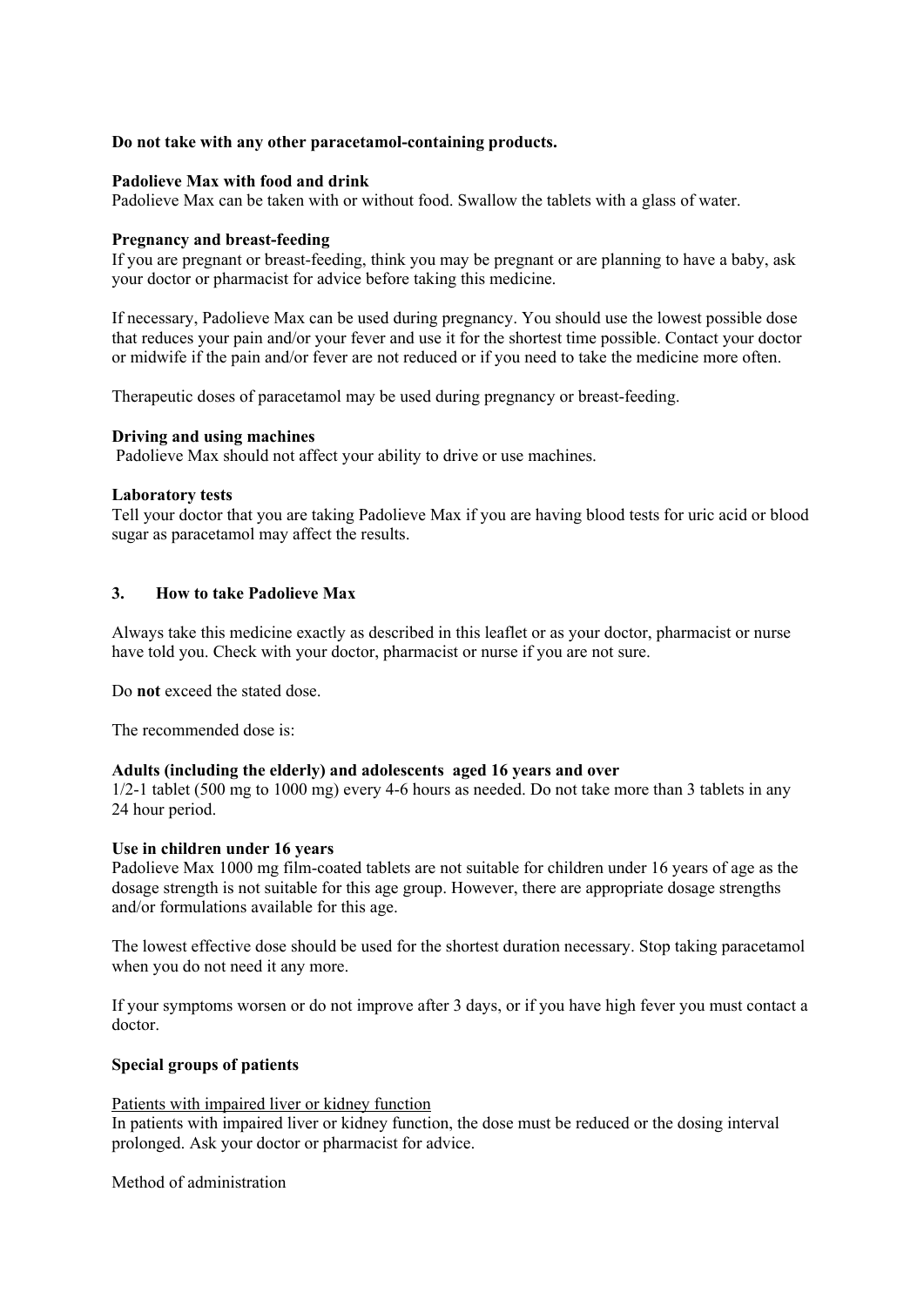Swallow the tablets with a drink of water.

# **Do not exceed the stated dose.**

## **If you take more Padolieve Max than you should**

**Immediate** medical advice should be sought in the event of overdosage, **even if you feel well,** because of the risk of delayed, irreversible, serious liver damage.

# **If you forget to take Padolieve Max**

If you forget to take a dose, take it when you remember it and wait at least four hours before taking the next dose. **Do not** take a double dose to make up for a forgotten dose.

# **If you stop taking Padolieve Max**

This product should only be used when necessary.

If you have any further questions on the use of this medicine, ask your doctor or pharmacist.

# **4. Possible side effects**

Like all medicines, this can cause side effects, although not everybody gets them.

## **Rare side effects (may affect up to 1 in 1,000 people):**

Hives (urticaria); increased liver enzymes, increased creatinine in serum, itching (pruritis), sweating, small haemorrhages in the skin (purpura).

Blood disorders (reduction in platelets, white blood cells and neutrophils ino the blood, haemolytic anaemia), narrowing of the airways in predisposed patients; allergic reaction (hypersensitivity reactions inclusive of skin rash and angiooedema with symptoms of swollen face, lips, throat or tongue); stomach pain, diarrhoea, nausea (feeling sick), vomiting, bleeding (haemorrhage), yellowing of the eyes (jaundice), swelling of the ankles (oedema).

Liver, kidney and urinary problems as well as inflammation of the pancreas (pancreatitis).

In long term treatment, the possibility of kidney damage cannot be ruled out.

## **Very rare side effects (may affect up to 1 in 10,000 people)**

- breathing difficulties in patients with sensitivity to acetylsalicylic acid (aspirin) or other nonsteroidal anti-inflammatories.
- severe skin rash or peeling of the skin which may be accompanied by mouth ulcers (Stevens Johnson syndrome).

If you get any side effects, talk to your doctor or pharmacist. This includes any side effects not listed in this leaflet.

## Reporting of side effects

If you get any side effects, talk to your doctor, pharmacist or nurse. This includes any possible side effects not listed in this leaflet. You can also report side effects directly via HPRA Pharmacovigilance,

Earlsfort Terrace, IRL – Dublin 2; Tel: +353 1 6764971; Fax: +353 1 6762517. Website: www.hpra.ie; E-mail: medsafety@hpra.ie.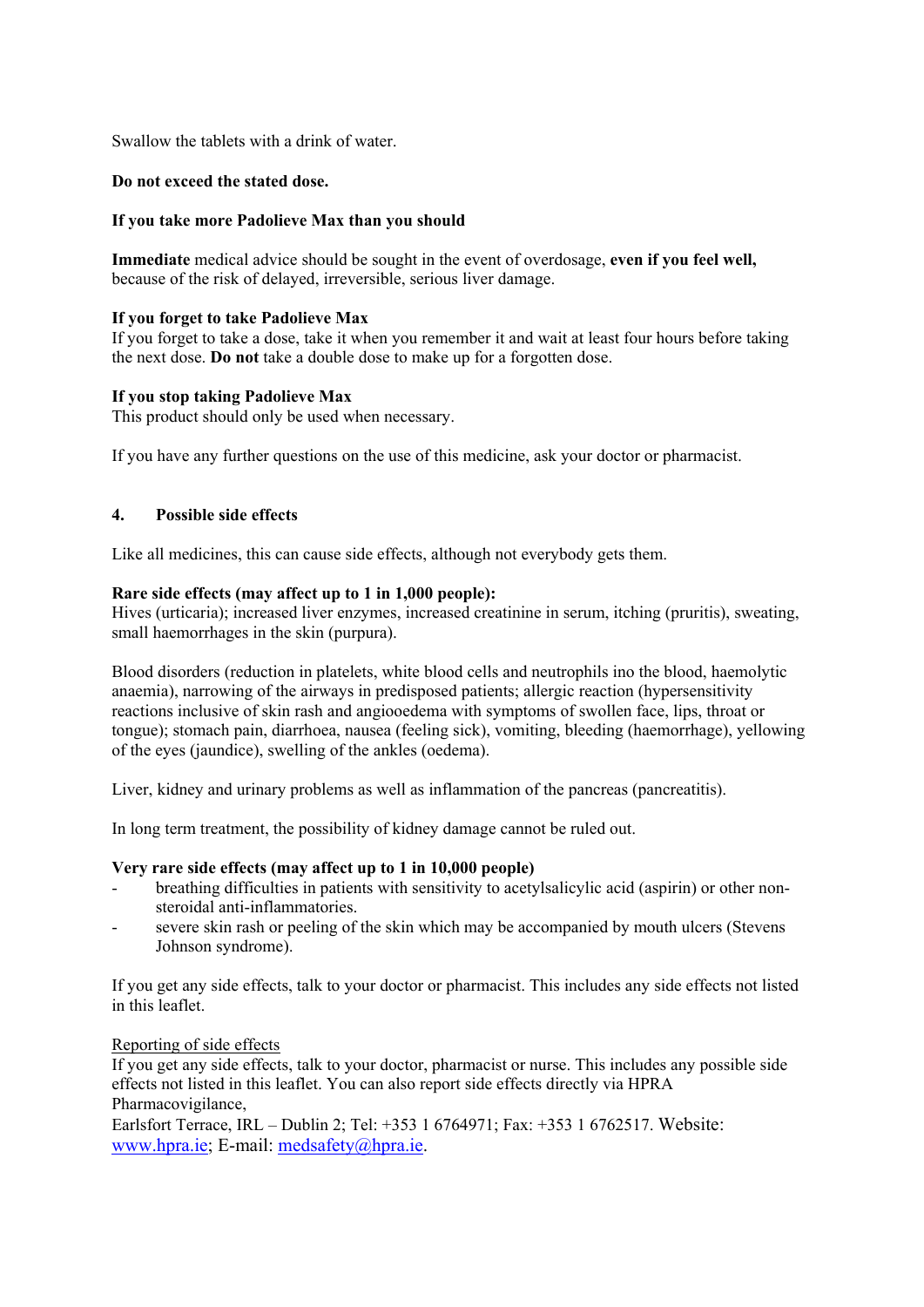By reporting side effects you can help provide more information on the safety of this medicine.

## **5. How to store Padolieve Max**

This medicinal product does not require any special temperature storage conditions. Store in the original package in order to protect from light.

Keep this medicine out of the sight and reach of children.

Do not use this medicine after the expiry date which is stated on the blister, carton or bottle label after the expiry date ('EXP'). The expiry date refers to the last day of that month.

Do not throw away any medicines via wastewater or household waste. Ask your pharmacist how to throw away any medicines you no longer use. These measures will help to protect the environment.

# **6. Contents of the pack and other information**

## **What Padolieve Max contains**

- The active substance is paracetamol. Each film-coated tablet contains 1000 mg paracetamol.
- The other ingredients are starch pregelatinised, maize starch, povidone K-30, stearic acid, talc and opadry white (Y-I-7000) which includes titanium dioxide (E171), macrogol 400 and hypromellose 5cP.

## **What Padolieve Max looks like and contents of the pack**

White, caplet-shaped, biconvex, film-coated tablets that have a break line on one side and are plain on the other side.

The film-coated tablets can be divided into equal halves.

The film-coated tablets are available in the following pack sizes: 5, 6, 10, 12, 20, 24, 30, 50 and 60 and film-coated tablets for blisters 30 and 100 film-coated tablets for HDPE bottles

Not all pack sizes may be marketed.

## **Marketing Authorisation Holder and Manufacturer**

Marketing Authorisation Holder: Alter Pharma N.V. Square Marie Curie 50 1070 Anderlecht Belgium

Manufacturer: S.C. Santa S.A Str. Carpatilor nr. 60, Obiectiv nr. 47, 48, 58, 133, 156 Brasov, Jud. Brasov Cod 500269 Romania